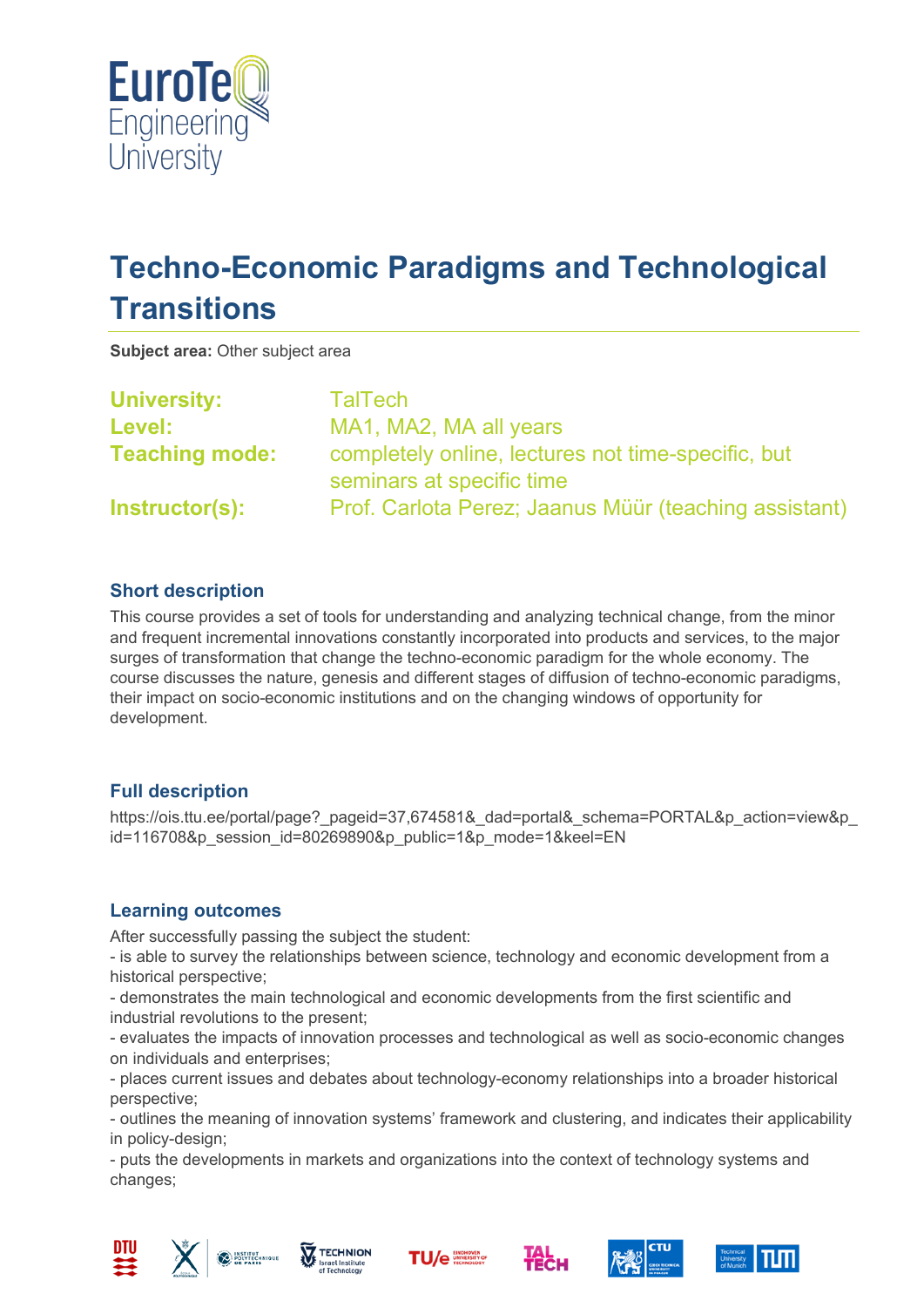

- demonstrates basic knowledge and skills in solving project-based assignments.

| <b>General information</b>       |                                                                                                                    |
|----------------------------------|--------------------------------------------------------------------------------------------------------------------|
| <b>Contact hours per week:</b>   | 3h 45min per session; 10 sessions in total                                                                         |
| <b>Total workload:</b>           | 156 (in student hours for the whole course)                                                                        |
| <b>ECTS credits:</b>             | 6                                                                                                                  |
| Language:                        | English                                                                                                            |
| <b>Course start date:</b>        | 12 September 2022                                                                                                  |
| <b>Course end date:</b>          | 14 October 2022                                                                                                    |
| Add. info about start date:      | The course starts either on the 12th or 19th of September, and ends<br>respectively, on the 7th or 14th of October |
| <b>Weekly teaching day/time:</b> | There will be online classes in the evening times, starting from 17:15                                             |
| Time zone:                       | CET +1 (Estonia, Israel)                                                                                           |
| <b>Further information:</b>      |                                                                                                                    |
| <b>Prerequisites:</b>            | None                                                                                                               |
| <b>Activities and methods:</b>   | Lectures, Seminars, Self-study                                                                                     |
| <b>Presence on campus:</b>       |                                                                                                                    |
| <b>Final examination</b>         |                                                                                                                    |
| Form:                            | assignment                                                                                                         |
| Date:                            | 10 July 2022                                                                                                       |
| Location/format:                 | online                                                                                                             |
| <b>Re-sit possibility:</b>       | yes                                                                                                                |
| <b>Transcript available:</b>     | end of semester                                                                                                    |
| Add. info/requirements:          | The course ends with pass or fail and all it requires is:                                                          |
|                                  | Attending all ten lectures (if missing 3, fails)                                                                   |
|                                  | Participating in asking and answering questions (about 10/12 times) and                                            |











Making an oral presentation on a topic chosen from a provided list